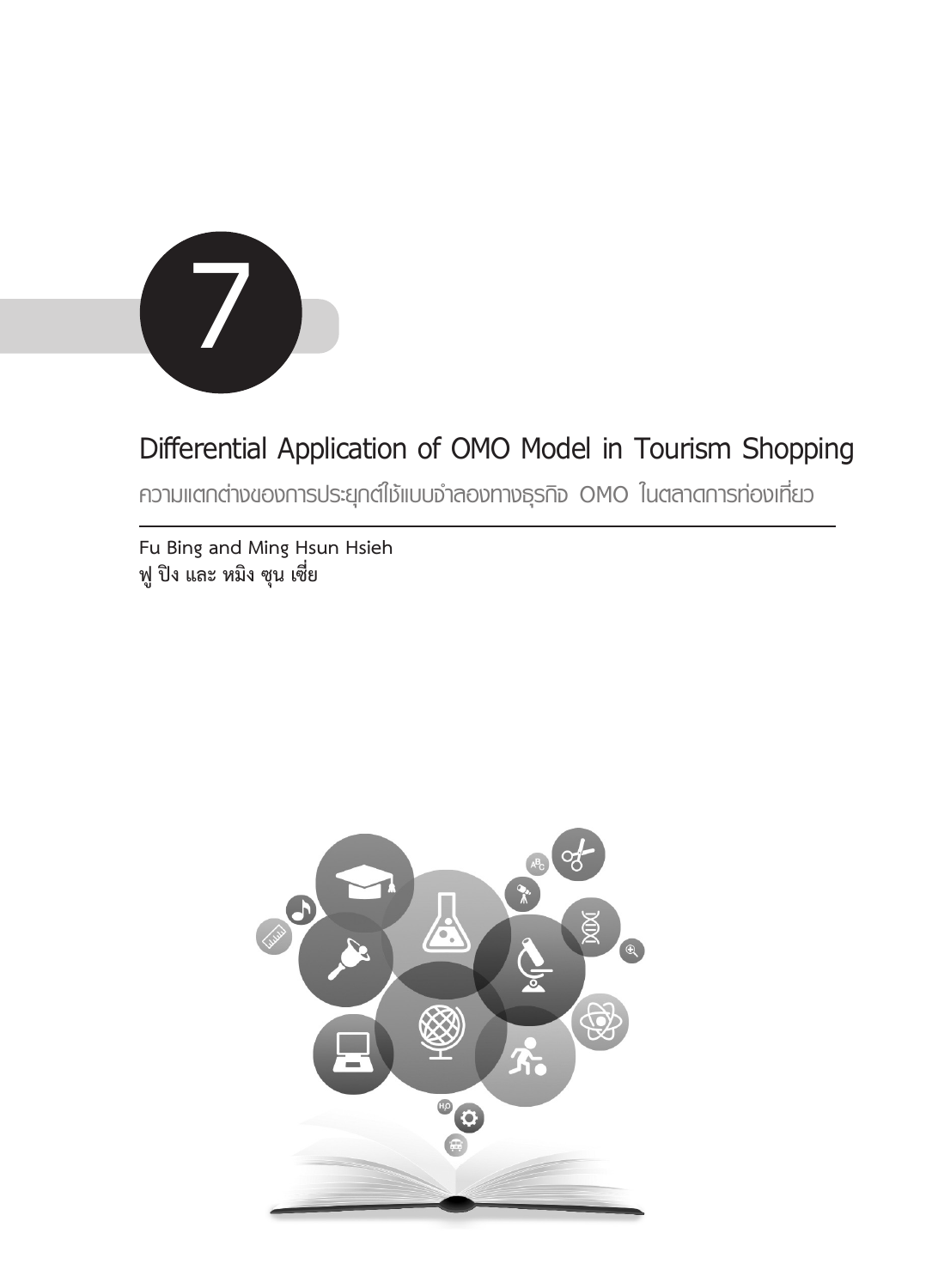### **Differential Application of OMO Model in Tourism Shopping**

**ความแตกต่างของการประยุกต์ใช้แบบจำลองทางธุรกิจ OMO ในตลาดการท่องเที่ยว**

## **Fu Bing<sup>1</sup>** and Ming Hsun Hsieh<sup>2</sup>

**ฟู ปิง และ หมิง ซุน เซี่ย**

**1 Faculty of Law Krirk University 3, Ram Inthra Road, Anusawari Subdistrict, Bang Khen District, Bangkok 10220, Thailand e-mail : 748351121@qq.com.**

**คณะนิติศาสตร์ มหาวิทยาลัยเกริก 3 ถนนรามอินทรา แขวงอนุสาวรีย์ เขตบางเขน กรุงเทพฯ 10220 ประเทศไทย e-mail : 748351121@qq.com**

**2 Faculty of Law Krirk University 3, Ram Inthra Road, Anusawari Subdistrict, Bang Khen District, Bangkok 10220, Thailand e-mail : 748351121@qq.com.**

**คณะนิติศาสตร์ มหาวิทยาลัยเกริก 3 ถนนรามอินทรา แขวงอนุสาวรีย์ เขตบางเขน กรุงเทพฯ 10220 ประเทศไทย e-mail : 748351121@qq.com**

*Received : January 14, 2020 Revised : June 12, 2020 Accepted : June 12, 2020*

#### **Abstract**

 Changes in consumer demand and the development of retail infrastructure have promoted the emergence of the OMO (Online-Merge-Offline) model, which has become an effective way to resolve online and offline purchase conflicts. This study combines the characteristics of travel shopping and industry expert interviews to summarize the performance of the fusion dilemma that occurs when the OMO model is applied in the travel shopping market. Based on this, an OMO model that integrates the dilemma factors in the process of tourism shopping is differentiated and designed the model application process. The differentiated application of the OMO model transforms the precise flow of offline travel shopping, reconstructs customer consumption experience, extends offline consumption scenarios, enhances sales work motivation, and enhances the brand recognition of businesses, and effectively improves the sales performance of travel shopping businesses.

**Keywords :** Tourism Shopping; O2O Model, OMO Model; Online and Offline Integration

### **บทคัดย่อ**

 ความต้องการของผู้บริโภคที่เปลี่ยนแปลงไป และการพัฒนาโครงสร้างพื้นฐานการค้าปลีกท�ำให้เกิดการ พัฒนาแบบจำลองทางธุรกิจ OMO (Online-Merge-Offline) ซึ่งเป็นแนวทางในการแก้ไขปัญหาธุรกิจในตลาด ออนไลน์และออฟไลน์อย่างมีประสิทธิภาพ การศึกษาในครั้งนี้ได้สรุปถึงความแตกต่างของการประยุกต์ใช้ แบบจำลองทางธุรกิจ OMO (Online-Merge-Offline) ในตลาดการท่องเที่ยว ผ่านการจำแนกและการ บูรณาการ ปัจจัยที่ขัดแย้งกัน ความแตกต่างของการประยุกต์ใช้แบบจ�ำลองทางธุรกิจ OMO (Online-Merge-Offline) ในตลาดการท่องเที่ยว ถูกสร้างขึ้นเพื่อทำให้เกิดความแม่นยำของกระแสตลาดการท่องเที่ยวแบบ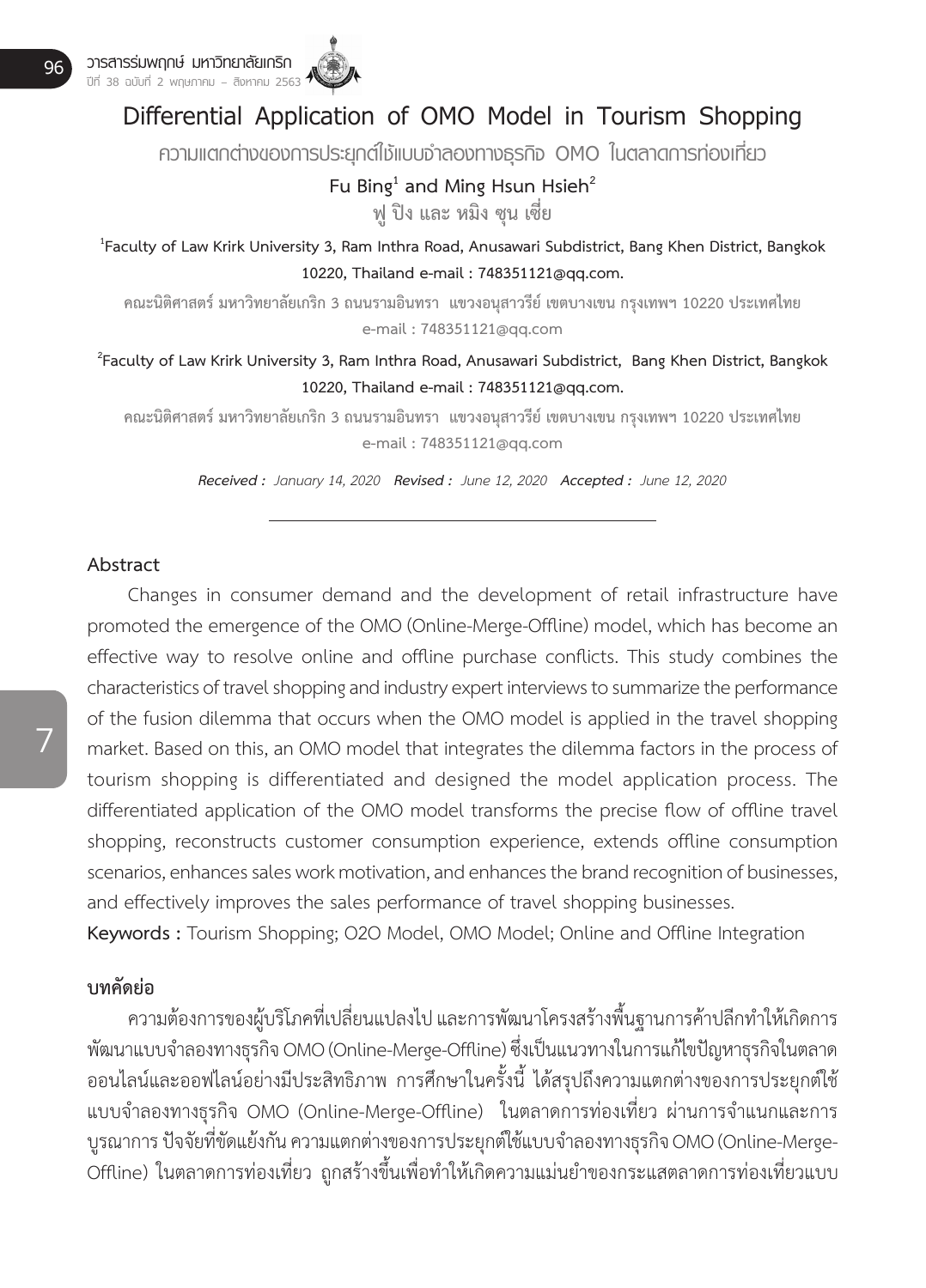้ออฟไลน์ การปฏิรูปความเคยชินในการบริโภคของลูกค้าของกระแสการตลาดการท่องเที่ยวแบบออฟไลน์ การขยายการบริโภคในตลาดออฟไลน์ ปรับปรุงแรงจูงใจในการขายและการยอมรับในตราสินค้า ของผู้ประกอบการ ตลอดจนการปรับปรุงประสิทธิภาพในการขายของผู้ประกอบการ **ค�ำส�ำคัญ :** แหล่งท่องเที่ยวเชิงการค้า;แบบจ�ำลอง O2O;แบบจ�ำลอง OMO; บูรณาการออนไลน์และออฟไลน์

#### **Introduction**

With the development of the social economy and the improvement of living standards, tourism has become an important way for people to entertain. Tourism shopping, as one of the six major elements of tourism, is an important force to promote the development of the local tourism economy (Nie, 2003), and about 33% to 56% of tourists' tourism expenditure is used for shopping (Law & Au, 2000). In recent years, the rapid development of e-commerce has broken the regional barriers to the sale of tourism products, expanded product sales channels, and increased the transparency of prices. The purchase of tourism products online has become a common method adopted by tourists (Shi & Long, 2018). With the popularity of mobile Internet and mobile payment, consumers are becoming more and more convenient to switch between online and offline purchases, consumption and payment. They not only love the rich and affordable online consumption of goods, but also enjoy the "what you see is what you get" Offline experience.

Changes and developments in consumer demand and retail infrastructure have promoted the birth of an OMO (Online-Merge-Offline) model based on online and offline integration. Under this model, consumers can achieve the consistency of online and offline purchases, laying a feasible foundation for online shopping and secondary conversion of offline consumers by travel shopping merchants. However, the uncertainty of travel and shopping demand has caused online conversion to increase the pressure on merchant customers to acquire and manage and has prompted merchants to examine themselves more rationally. Based on the explanation of the OMO model, this article sums up the problem of the fusion dilemma of the application of the OMO model of travel shopping based on the shopping characteristics of tourists. According to the problem, it proposes the differentiated application method of the differential integration of the dilemma factors to solve the problem that increasing online cost of flows, so as to obtain complete and consistent flows online and offline to increase sales performance.

#### **Difficulties in the application of tourism shopping OMO model**

#### **1. Online and offline integration : the connotation of the OMO model**

With the application of smartphones and tablets, enterprises can customize personalized information based on demographic information and consumer behavior characteristics, and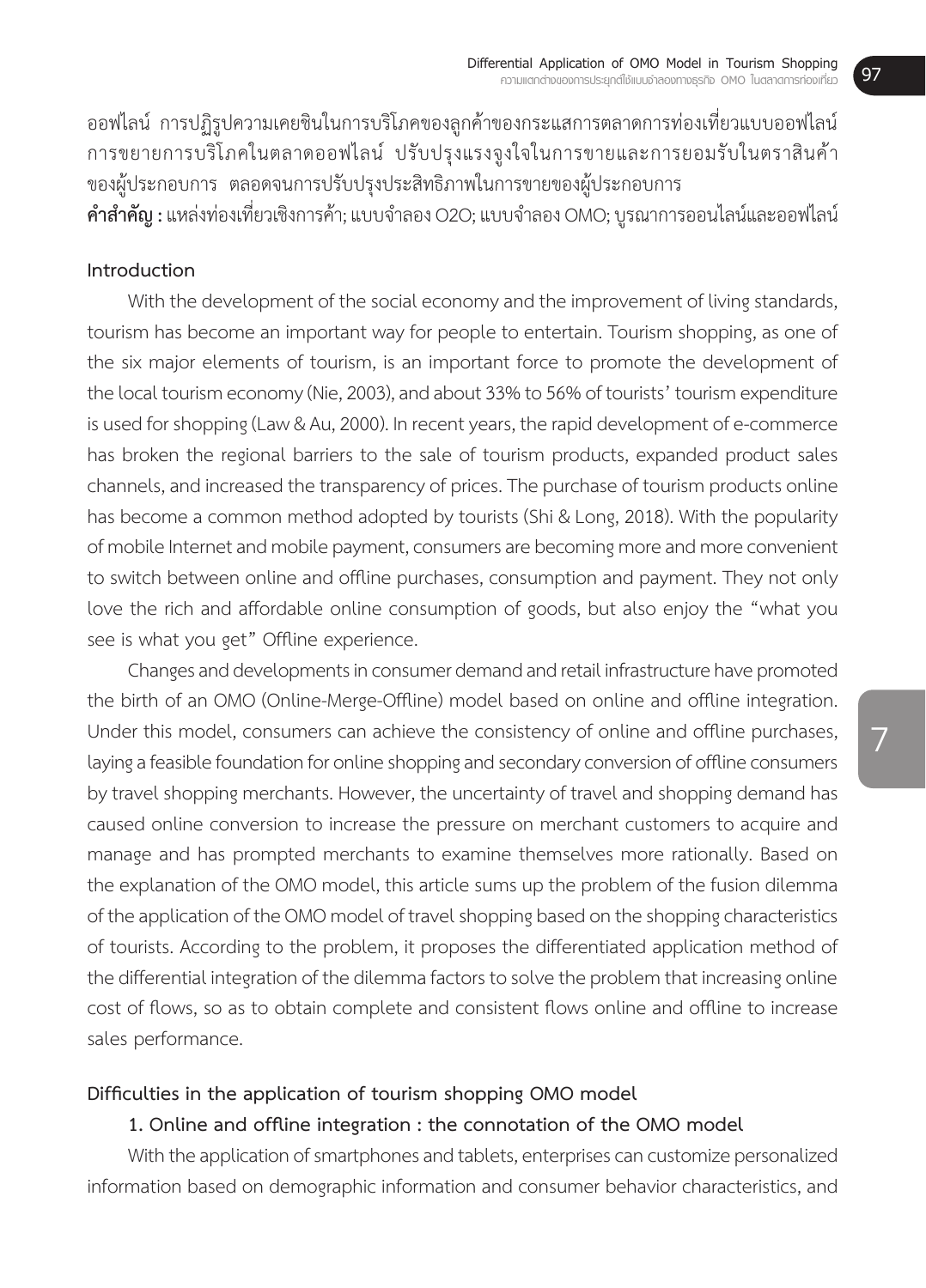use Internet tools to provide or send customized information reflecting consumer's special interests and consumer behavior to consumers. At the same time, online sales can record the number of clicks on the "guest" sales page, their stay time on the page and the track of the visit, making it easy for companies to measure marketing effectiveness. However, online sales make sales prices more transparent. Suppliers of high-quality products can make up for the losses brought by price transparency through the benefits brought by value transparency, while indifferent product providers need to reduce costs to improve competitiveness. Although many brick-and-mortar retailers were hesitant to create an e-commerce channel because they worried that online products or services would conflict with offline, but after seeing that online channels can expand business opportunities, they all decided to increase the Internet as a distribution channel (Andrea, 2010). O2O (Onlineto-Offline) model has become the choice of retailers' combining online and offline channels which using the Internet's cross-temporal features to extend goods and services, combined with online Internet platforms to attract customers to offline consumption. But from the perspective of the operating effect of the O2O model, it puts too much emphasis on the transfer of online passenger traffic offline, dividing online and offline into two, and cannot achieve a highly integrated and unified user experience between online and offline.

OMO (Online-Merge-Offline) model is derived from the O2O model, which means online and offline integration. According to O2O's online-to-offline application model, some scholars have proposed traditional retail enterprises to apply the online-offline integration business model to effectively connect the tangible and intangible markets and achieve the integration of the physical and network economies (Guo, Wang & Chen, 2015). Li (2018) proposed the concept of OMO, thinking that the OMO model is a complete integration of online and offline, and all online and offline data and everything are integrated into an ecosystem. The research of the OMO model focuses on the two-way flow of customers and their consumption behavior. Yang (2018) believes that the OMO model is intended to connect offline and online traffic, achieve dual-directional flow, mutual empowerment and mixed development of consumer behavior, and provide consumers with a more convenient and optimized service experience. Shi and Zhang (2016) believe that the OMO model is a two-way integration of online products and services in the retail industry, and that virtual sales and physical consumption experience are seamlessly connected. It can be seen that most scholars' research on the OMO model focuses on the two-way flow of customers and their consumption behavior.

 Some studies believe that the foundation of online and offline integration is the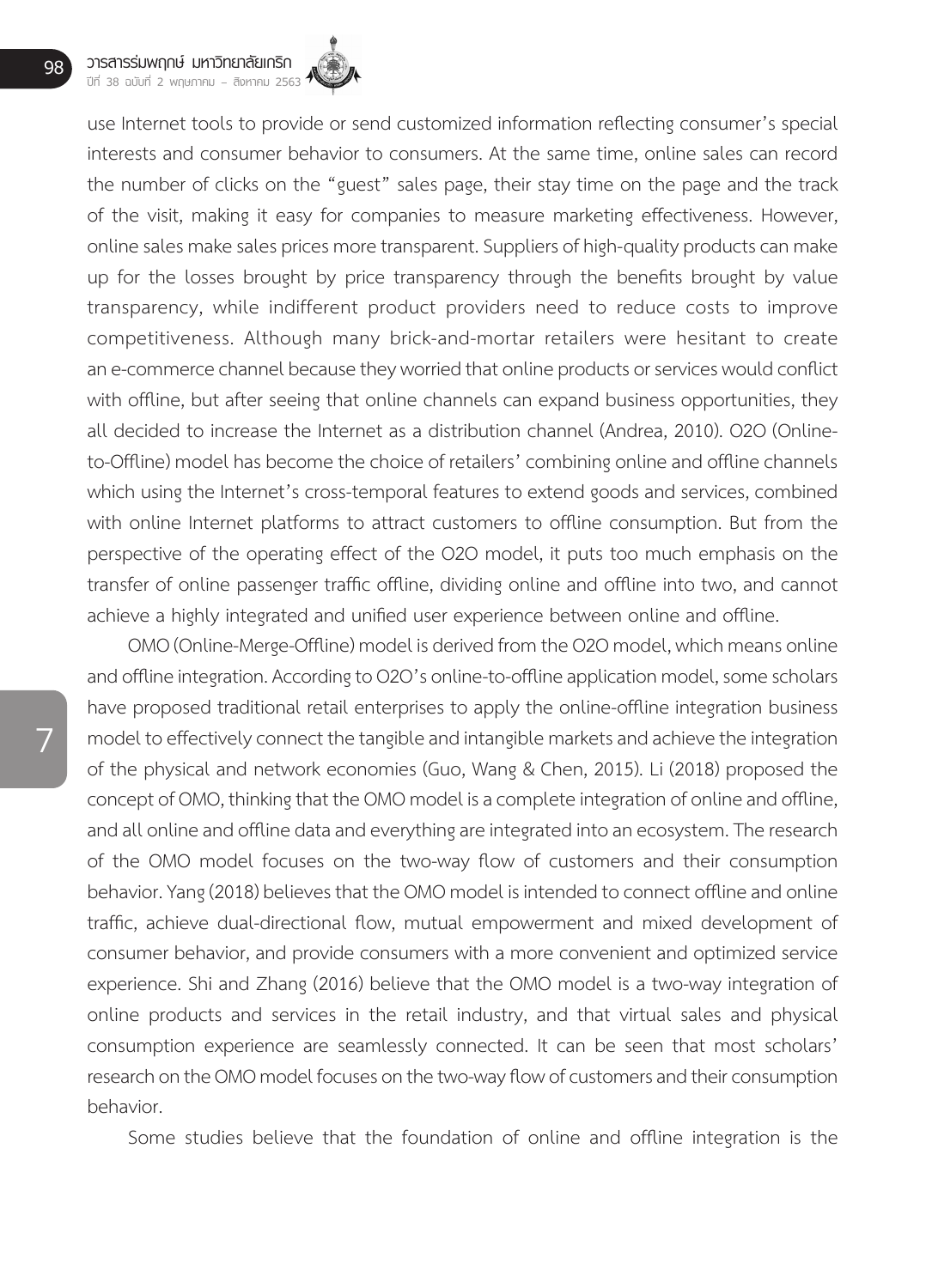convenience of online channels using Internet sales and promotion to expand publicity and increase sales for offline entities. Offline physical stores "endorse" online sales and provide different consumption scenarios and Logistics distribution (Fu, 2019). Although scholars and industry experts have different understandings of the OMO model, they pay attention to the mutual drainage of online and offline customers, so that they have the convenience and choice of having online and offline experience and services of having online and offline. In a nutshell, the OMO model uses online e-commerce to rely on offline physical stores and offline physical stores to borrow online e-commerce channels, combined with the dual advantages of online e-commerce sales convenience and traditional physical store traffic. Convergence, channeling online customer traffic to offline physical stores, and effectively converting the online customer traffic carried by offline physical stores into a business model operated by online users.

#### **2. Merger Dilemma : Conflicts in the OMO Model of Tourism Shopping**

Consumers are completely changing the way they shop in physical stores. When shopping in stores, they are increasingly using mobile phones to contact friends or loved ones for advice on a product (Jonathan, 2013). Tourism shopping is a non-rigid demand. Consumers are more seeking psychological satisfaction, and the existence of regional barriers to tourism destinations makes tourism shopping with high traveler flow, perceptual consumption, high liquidity, information asymmetry, and flexible demand such as features (Zhong, 2005). The characteristics of travel shopping have prompted consumers to compare online and offline prices of products with similar products of other businesses when shopping in physical stores, and consulted friends extensively to purchase, which has become an obstacle to the integration of online and offline travel shopping. In essence, no matter how well the online and offline channels are designed and managed, conflicts always exist. The most fundamental reason is that it is difficult for retailers to agree on the benefits of online and offline sales. Interviewing some travel shopping retail enterprise managers and industry experts on the dilemma of online and offline integration, the results show that the dilemma of online and offline integration of travel shopping is mainly reflected in product, price, place, promotion, organization, encourage, propagation and after-sales , combined with relevant scholars 'research on factors affecting tourists' shopping behavior (Shi, 2005), it is found that the dilemma of online and offline integration of travel shopping is embodied in the following five aspects.

**Figure 1** The Dilemma of Tourism Shopping OMO Model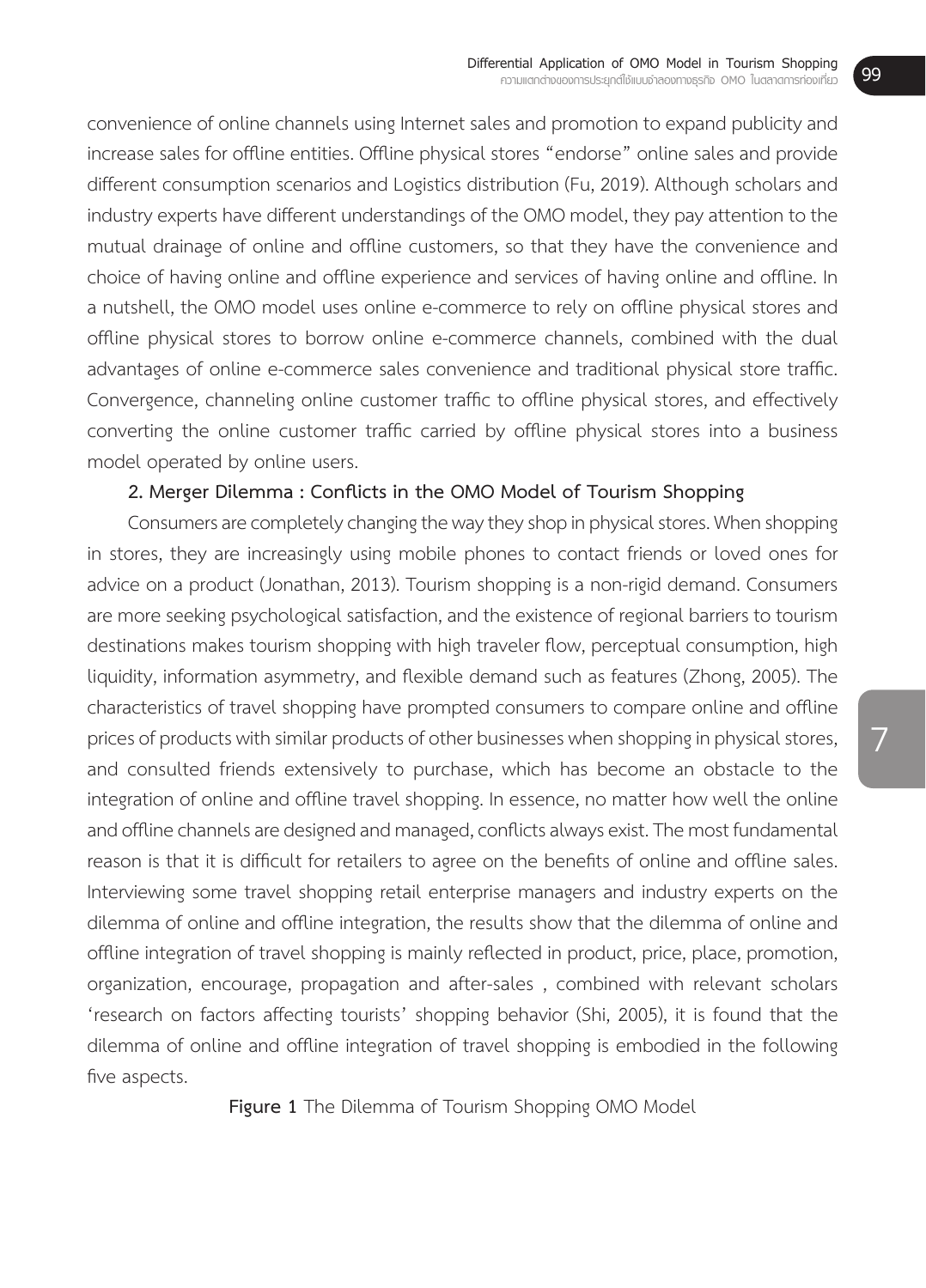



Source : Organized of this study

**(1) Difficulty in price unanimous implementation.** The locality and nationality of tourism commodities determine that tourists generally have a low level of understanding of the product, and there is an unequal relationship between the structure, complexity of production, and price of tourism products (Zhang, Wang & Xin, 2002). The asymmetry of tourism product information makes the price opaque, and merchants implement differentiated transaction prices for consumers with different purchasing capabilities to obtain higher profits. In the traditional tourism shopping market, when tourists leave the store and lose contact with them, tourism shopping merchants prefer to manipulate products and prices offline, making the current transaction a one-time transaction, and unwilling to be an online e-commerce customer. When offline products are converted online, the same price is not conducive to online business promotion. Inconsistent prices easily lead to channel conflicts (Wang & Zhang, 2013). Tourist shopping merchants are unwilling to give up the "high" benefits that are available offline for online traffic conversion, and it is impossible to integrate online and offline customer traffic.

**(2) The place management is difficult to coordinate.** In the era of abundant material and developed logistics, the material factors pursued by off-site shopping have weakened, and tourism shopping has become an emotional consumption process that pursues higherlevel satisfaction (Zhong, 2005). Although the establishment of online e-commerce channels has broadened sales channels and combined offline physical store customer traffic, the wide variety of product categories sold online is bound to pull tourists back to the rational consumption shopping scene. They will again compare prices, brands, and experiences. And so on, thereby reducing the instant shopping volume. Tourists have high mobility and short shopping time, and their purchase methods are more willing to take a quick and easy way.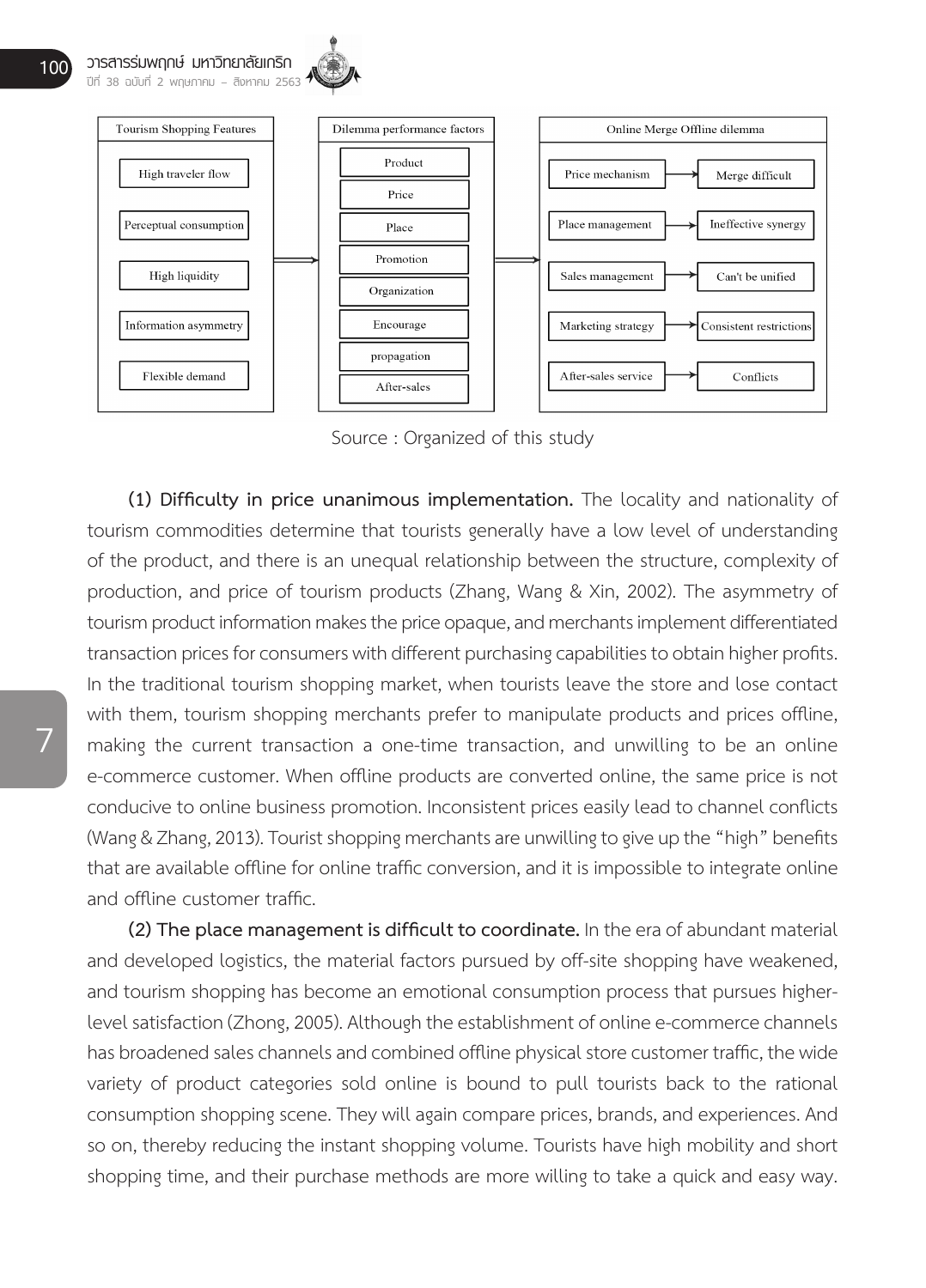The online drainage of offline passenger flow will inevitably cause the workload of consumers and sales staff, and complicate the purchasing process, Pay attention to public account, online ordering and other measures. This is undoubtedly contrary to the wishes of consumers, and even they feel that there is a suspicion of privacy infringement. The differences in online and offline channel operation of tourism shopping make it difficult for the two channels to achieve synergy.

**(3) Lack of uniform sales management.**Tourismshopping belongstonon-basictourism consumption, consumer demand is highly elastic, and tourism shopping expenditure is great volatility (You & Tao, 2006). The more abundant and distinctive the products displayed in offline shopping stores are, the more tourists can make quick choices and increase their purchase demand. Although online channels make up for the lack of offline physical stores, the inconsistency of product categories and prices makes offline online tourists unable to find products online, and tourists will again face buying choices problem. For sales staff, if they make great efforts to transfer offline customers to online without any incentives, and customer repurchase has no performance-related relationship with sales staff, sales staff lacks the incentive to drain. If a repurchase channel is established through WeChat Plus, the mobility of sales staff and the evaluation of private purchases lack an effective management mechanism.

**(4) Consistent marketing constraints.** Tourist shopping stores are located in tourist destinations or on the way of travel. The probability of tourists repeating the same scenic spot is relatively small, and the one-time consumption behavior of tourist shopping exists objectively (Li & Zhang, 2009). The application requirements of the OMO model are to use online e-commerce to break through the limitation of "display" of offline physical stores and conduct convenient marketing communications through online channels, but the online and offline sales environment is differentiated. Lack of rigidity in prices and bargaining among tourists has become the norm. The offline marketing strategy of the travel merchant must be flexible and changeable according to the situation, and the relatively stable marketing thinking must be adopted online to ensure the price experience of the user purchase. The difference between online and offline marketing and promotion costs also makes it difficult to formulate consistent results in terms of sales activity intensity and price discounts. The mutual restriction of online and offline marketing strategies for tourism shopping has also become a problem of integration.

**(5) After-sales contradiction exists.** The application of the OMO model theoretically combines the respective service advantages of online and online to provide tourists with continuous after-sales service. Tourists have specific feelings about products in offline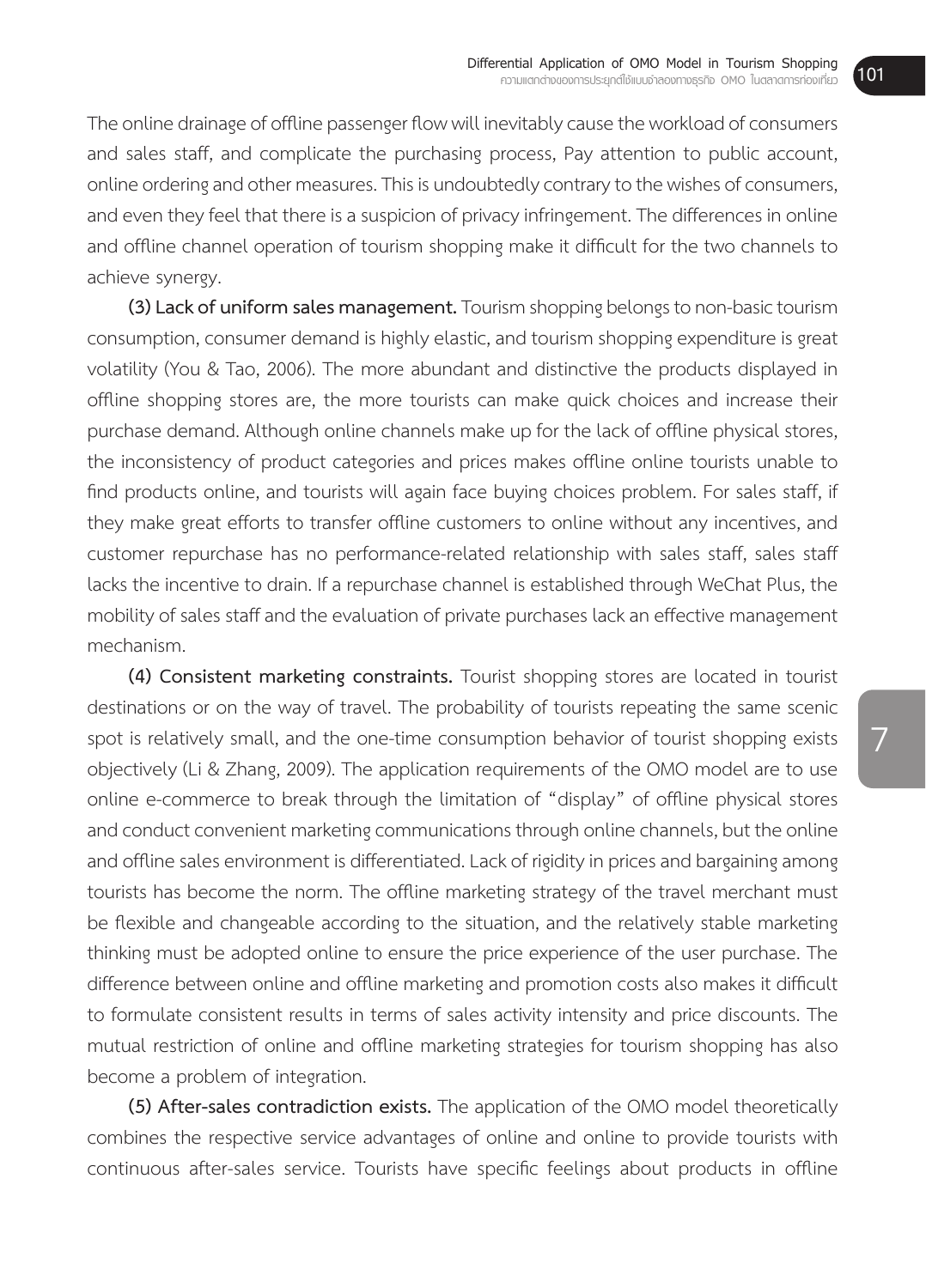physical stores in tourist destinations and have clear expectations for products when purchasing online channels. There will be no returns or negative reviews caused by-products that do not match the description. However, due to the liquidity of tourism, merchants prefer to buy and sell with one hammer offline and do not want to provide corresponding after-sales service. If there is a problem with the travel product, it cannot be returned or exchanged like ordinary products. It is difficult to establish customer loyalty to the product or brand. If a series of purchases are brought online, the online evaluation and feedback mechanism will prompt merchants to do more work to provide corresponding guarantees. This is what they should do, but not their wishes. Introducing offline expectations online is not proactive, and online and offline after-sales services cannot be matched, and the problem of the merge is more prominent.

#### **Differential application of tourism shopping OMO model**

### **1. Dilemma resolution : Differential integration of dilemma factors**

The characteristics of tourism shopping determine the advantages and dilemmas of the application of the OMO model. Since the application of the OMO model in tourism shopping has dilemma factors, it is necessary to combine the actual situation of tourism shopping to decompose the dilemma performance factors in Figure 1 to the differentiated fusion form realizes the application of tourism shopping OMO model, As shown in Table 1.

| Table 1 Differentiated application expressions of tourism shopping OMO model |  |  |  |  |  |
|------------------------------------------------------------------------------|--|--|--|--|--|
|------------------------------------------------------------------------------|--|--|--|--|--|

| Factor                    | Product                                                                                                     | Price                                     | Place                                                                        | Promotion                                                                                       | Organization                                                       | Encourage                                                                                    | propagation                                                                             | After-sales                                              |
|---------------------------|-------------------------------------------------------------------------------------------------------------|-------------------------------------------|------------------------------------------------------------------------------|-------------------------------------------------------------------------------------------------|--------------------------------------------------------------------|----------------------------------------------------------------------------------------------|-----------------------------------------------------------------------------------------|----------------------------------------------------------|
| Online<br>(Differential)  | Inventory Products;<br>Inbound Products;<br>Promotion Products;<br>Featured Products;                       | Low-priced<br>Products                    | $We Chat +$<br>virtual store<br>(third-party<br>platforms,<br>applets, etc.) | Precision<br>marketing,<br>E-coupon                                                             | E-commerce<br>department                                           | Online sales<br>share<br>Offline;<br>performance<br>rewards                                  | Low-cost, real-<br>time publicity<br>(WeChat, WeChat<br>group, public<br>account)       | Online sale                                              |
| Merge                     | Same Products                                                                                               | Same Price                                | Same cognition                                                               | Rights sharing                                                                                  | Joint<br>management                                                | Performance<br>sharing                                                                       | Synergy-surely                                                                          | Jointly<br>maintaining<br>after-sale<br>protection       |
| Offline<br>(Differential) | All Products;<br>High-end Products;<br>Image Products;                                                      | Expensive<br>Products                     | Physical store<br>+ WeChat                                                   | Promotion<br>experience                                                                         | Sales depart-<br>ment                                              | Offline and<br>online<br>profit sharing                                                      | Offline experi-<br>ence promotion                                                       | Online sale:<br>WeChat after<br>sales                    |
| measures                  | High-quality, "Best-sell-<br>Optimization ing commodity online,<br>first offline sales test.<br>then online | Offline price<br>comparison<br>experience | Offline precise<br>passenger<br>traffic leads<br>online                      | Turn<br>competition<br>into<br>collaboration<br>and promote<br>offline<br>experiences<br>online | E-commerce<br>department<br>integrated<br>into sales<br>department | Offline sales<br>for online<br>drainage<br>to obtain<br>online<br>secondary<br>sales sharing | Online<br>and offline<br>complementary<br>advantages.<br>two-way brand<br>communication | Establish<br>an after-<br>sales appeal<br>channel online |

**(1) Product.** The products sold by online e-commerce online stores and offline physical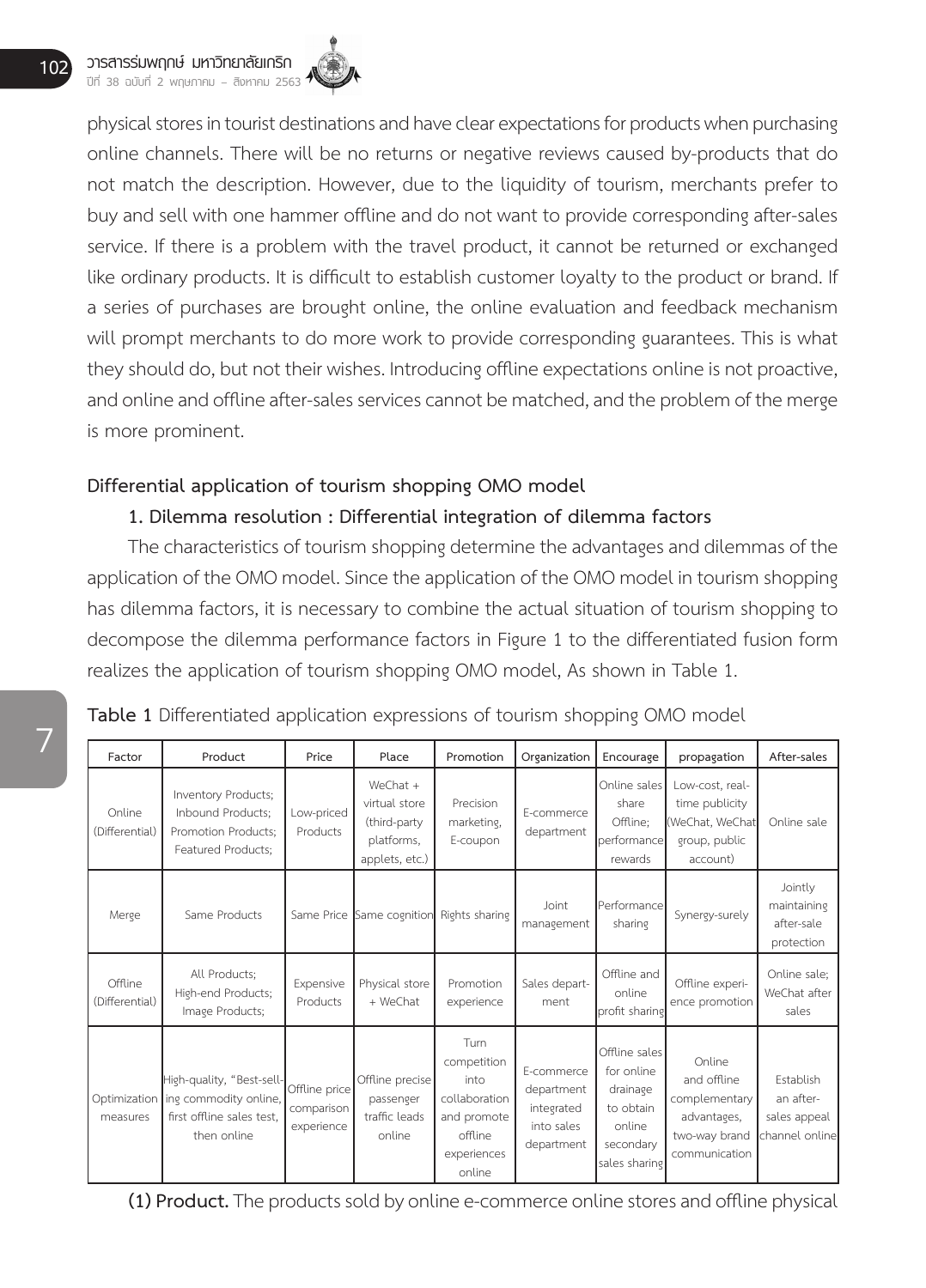shopping stores are consistent and differentiated according to actual conditions. The essence of online and offline product integration is to achieve the same product. The difference is that different categories and styles of products are sold online and offline (Chen, 2010). Online e-commerce online shop owners promote inbound products, promotion products, and featured products, and focus on online conversion products that use offline advantages to conduct sales testing and then sell online. For a large number of offline inventory products, online promotions can be used to clean up, especially to ensure the quality of online products to build a brand. Offline physical stores can theoretically have all products, but to ensure consistency with online sales products, in principle, high-end products, and image products sold offline are not converted online (Xia & Feng, 2016). Offline brick-and-mortar stores do not directly display products sold online. They only launch online sales when inquiries are made by tourists. Explosive products sold online must be converted offline promptly.

**(2) Price.** Online and offline physical stores should follow the consumption habits of actual customers, and the prices of the same products should be the same (Dou, 2017). The price of products sold online mainly promotes low-prices, such as inbound products and promotional products that are more focused on low prices. Offline brick-and-mortar stores provide a direct experience that cannot be "touched" online, focusing on selling expensive products with high profits. The price of the same product sold offline and online should be strictly the same and not arbitrarily adjusted. However, according to the characteristics of high elasticity and high price fluctuation of offline shopping demand for tourism shopping, flexible products sold simultaneously online and offline should reasonably design the line. Reduce the price fluctuation range, increase online and offline purchase price comparison experience, and gain customers' trust in online purchases.

**(3) Place.** Users do not follow the online and offline channel classification logic to make purchase choices. They often make choices based on the specific context at the time. The focus of their choice is whether they can get the goods and services that meet consumer demand at the moment. The merge of online and offline channels enables customers to make different purchases at the same merchant and uses the merchant brand as the same logo to achieve seamless switching and efficient collaboration between channels. The unification of channels meets a variety of consumption scenarios such as online inquiry and offline experience, offline experience, and online purchase, and caters to consumer experience-type consumption needs. Large offline traffic is accurately channeled online through the same cognition of the channel, thereby obtaining the opportunity for customers to repurchase.

**(4) Promotion.** The synergy of online and offline channels can take advantage of the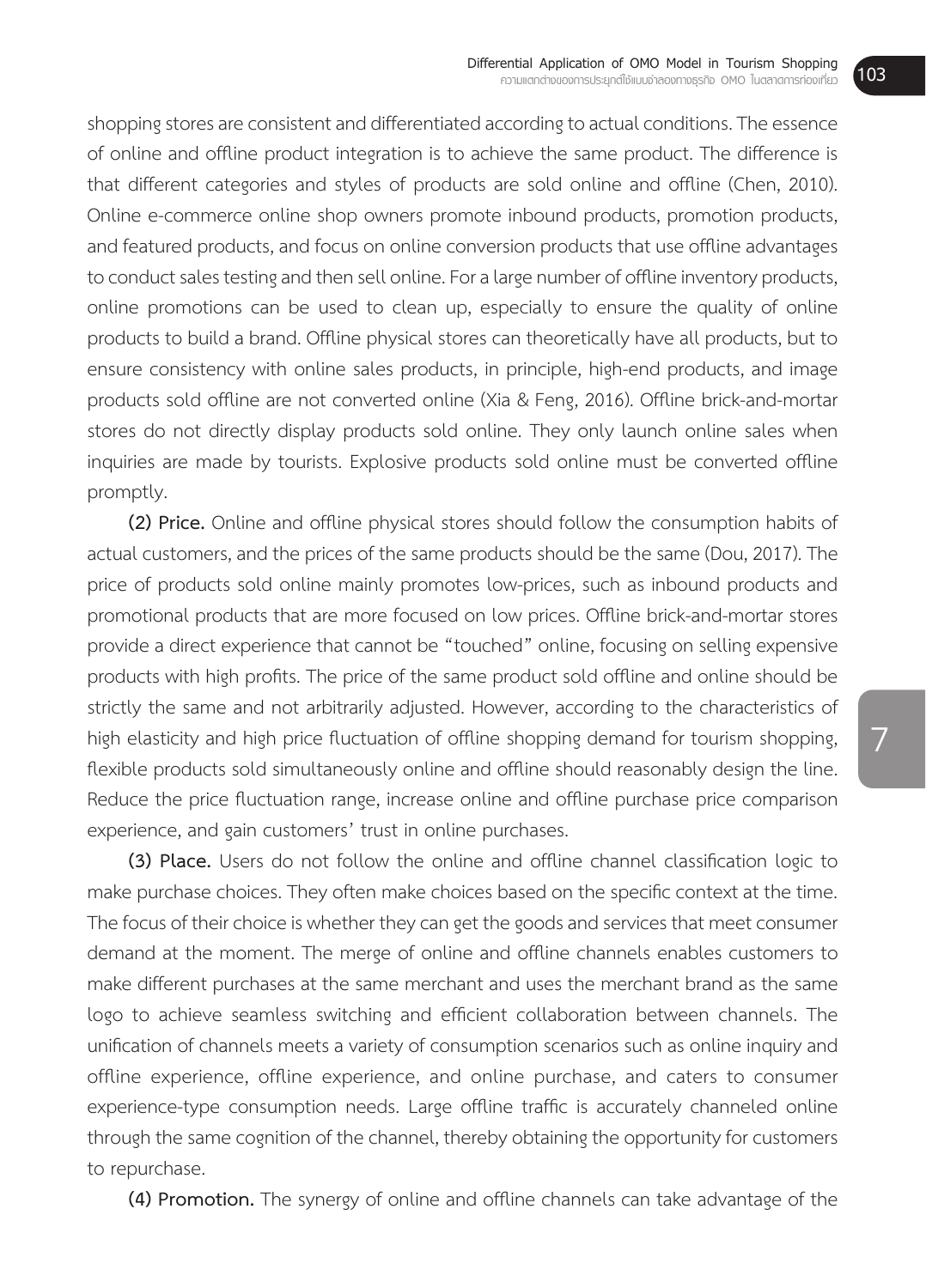convenience of online marketing and promote the sharing of electronic coupons, electronic points and the rights of offline consumption. Offline brick-and-mortar stores provide a direct experience that cannot be "touched" online while matching the same online product offers. Online and offline promotion activities cooperate as needed, transforming the competitive relationship acquired by customers into a cooperative relationship. Consumers can easily repurchase and recommend products to each other. Use offline promotions to divert online, and take promotional offers for offline experience online. Attract tourists to field tourism purchases.

**(5) Organization.** According to the differences in online and offline business content, the online and offline sales business departments are still divided into e-commerce departments and sales departments. The management team of each department has its professional talents. Based on the division of departments, the two departments realize the integration of high-level management to jointly manage online and offline sales. The e-commerce department can be integrated into the sales department and managed by the sales department to reflect the unity of the management department. The business learning and work arrangements of the two departments are all carried out in the same way. The sales guide of the sales department also serves as the customer service staff of the e-commerce department, forming a close integration in the business area.

**(6) Encourage.** Tourist shopping merchants should establish a dynamic performance incentive mechanism that takes into account the recognition of customer performance that is transformed online and offline, and ensure that sales personnel share online and offline performance. Offline sales staff obtains sales commissions from offline physical stores; offline sales staff imports sales results from online customers, and initial commissions are given to offline sales staff, and then online sales are performed by online and offline sales staff according to the set distribution ratio Commonly divided into (Pan, 2017). Due to the difficulty of confirming the work of online promotion and introduction of offline customer identification, online sales personnel are mainly based on the distribution of product sales for online sales, while considering the overall sales performance of offline sales to the online sales personnel. Encourage the mutual conversion and sales of sales by offline and offline sales personnel in a way of mutual penetration of performance, opening up the unsustainable e-commerce market online.

**(7) Propagation.** Online and offline use their communication advantages to cooperate to achieve synergies and promote two-way propagation of the brand (Li, 2013). Low-cost, real-time promotional tools such as WeChat, WeChat group, and public account are adopted online to spread the cultural added value of the product through accurate marketing,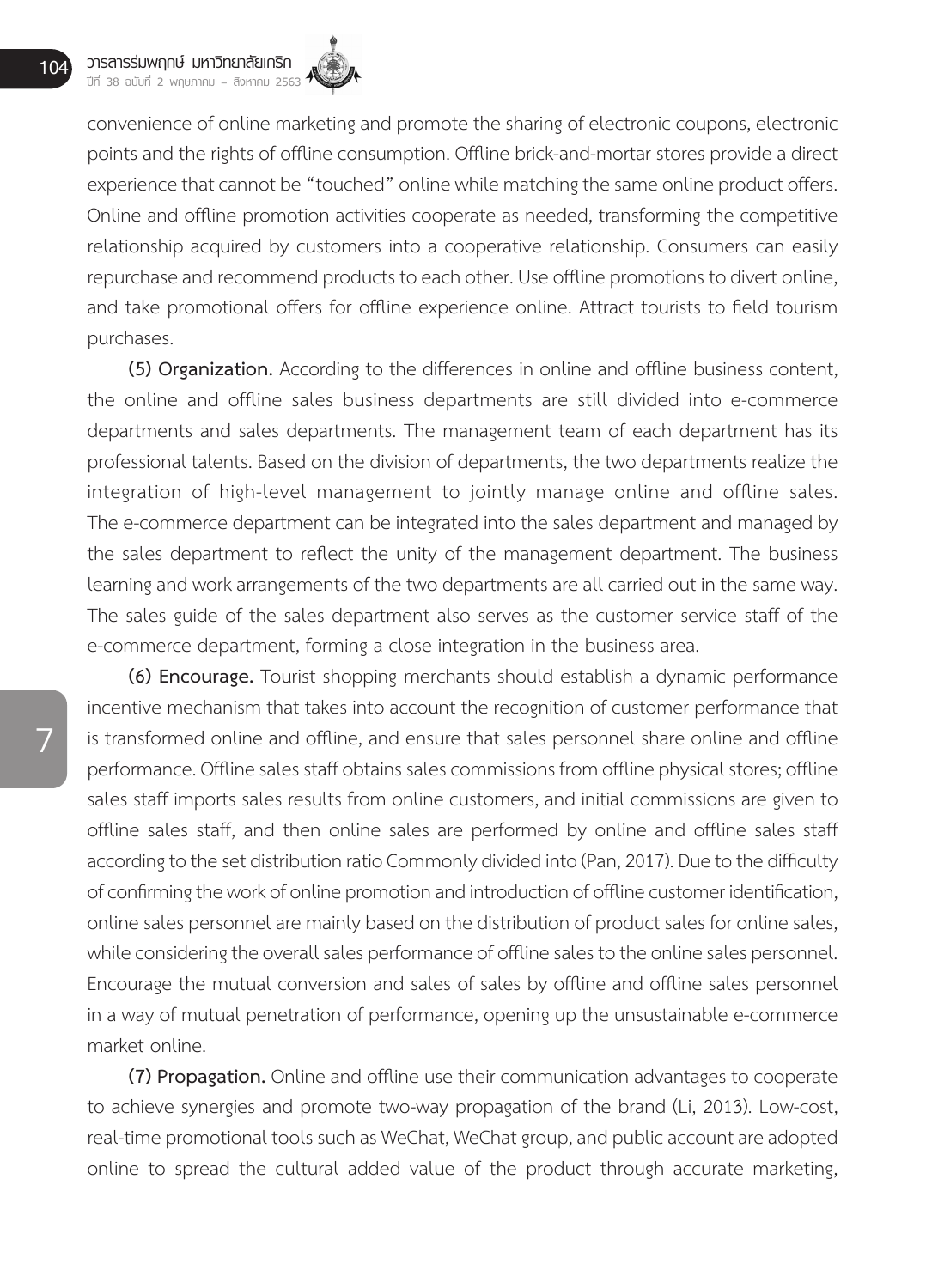achieving efficiency and convenience. Offline communication is mainly based on experience, focusing on bringing offline customers to online stores, and using online data technology to collect, store, and analyze customer consumption behavior data to form consumer portraits. Improve and optimize inventory reference to enhance online sales and offline experience.

**(8) After-sales.** The biggest advantage of OMO model integration is to establish a communication mechanism with customers on the line, and it has also become a channel for customer service complaints. The after-sales service mechanism for an online purchase is relatively mature, and the third-party service platform can complete the entire process of after-sales service. In contrast, the after-sales mechanism of offline physical stores in tourism shopping is relatively outdated. Telephone service and other methods are generally used, and even more, they are unwilling to provide after-sales protection. Tourist shopping merchants should be aware that the establishment of "after-sales service" channels is an effective means to convert offline customers online and expand the after-sales service system of online channels to offline. Add WeChat and other methods to enjoy accurate service experience.

#### **2. The differentiated application process of tourism shopping OMO model**

Differential application of the OMO model in tourism shopping distinguishes the difficulty to integrate fragmentation factors, makes full use of the abundant offline passenger flow, combines the advantages of offline scene-based experiences and services, and makes up for the shortcomings of online operations with new customer acquisition channels. Board, its application process is shown in Figure 2. In Figure 2, the dashed line indicates that customers are converting to online channels through the Internet. Online channels exist in a variety of forms such as self-built websites, third-party platforms, APPs, WeChat, and small programs.

 The OMO customer model of tourism shopping is divided into offline tourists and network customers, mainly tourists. Tourists enter the offline physical shopping store of the tourist destination, visit the physical store to display all the products sold, the buyer purchases the products sold only offline through traditional offline channels, and the sales staff uses the after-sales service as an opportunity to guide the buyer to add store customer service WeChat or follow Public account, paving the way for brand publicity and product marketing. Sales personnel should guide buyers to purchase products sold online and offline simultaneously through online channels to ensure the use of good online after-sales service channels. At the same time, consumers will mainly choose the offline purchase process, and they tend to buy offline. deal with. For customers who have not visited the store, the sales staff should actively guide them to add customer service WeChat or follow the public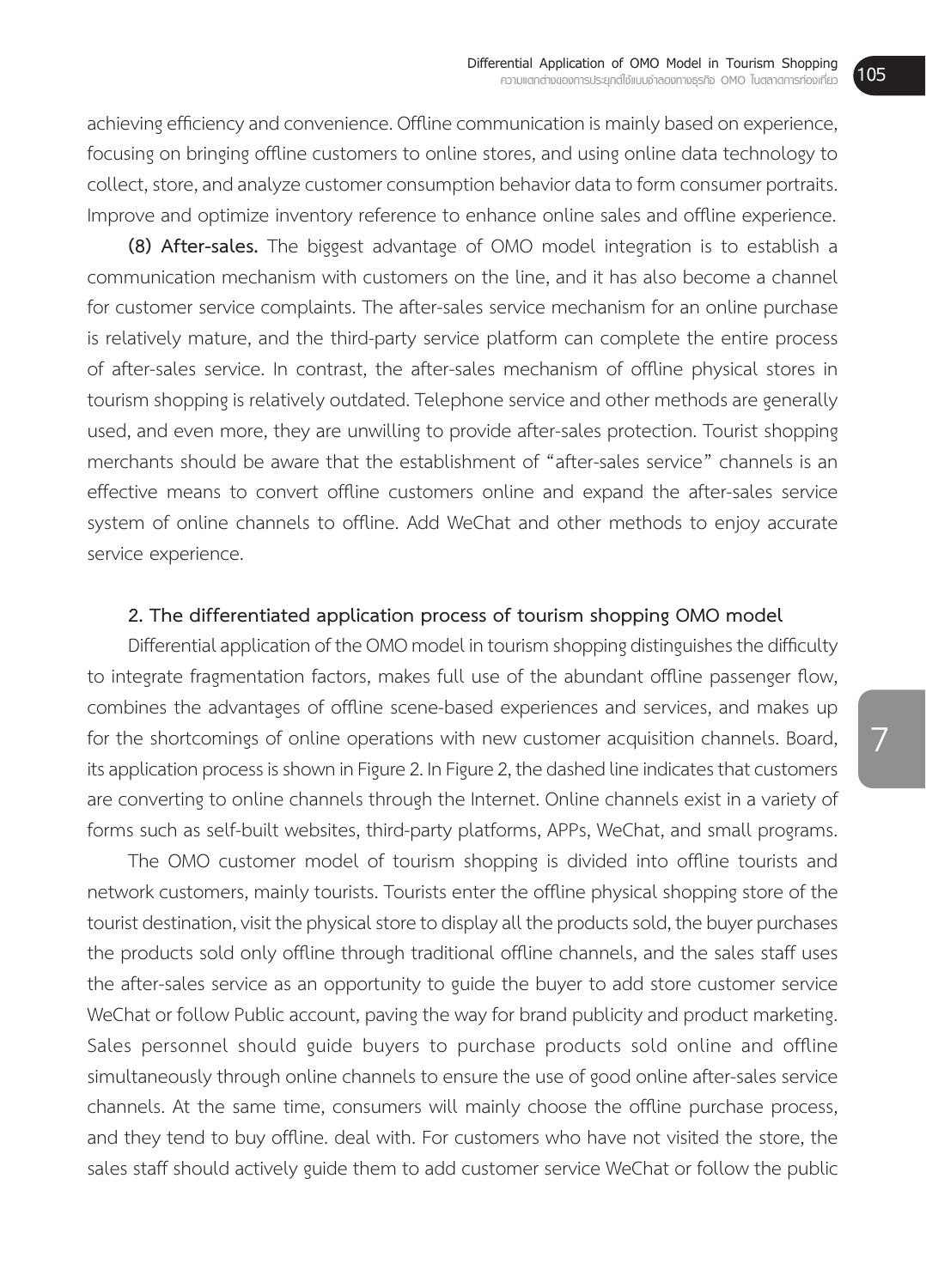account. It is worth mentioning that the guidance is not compulsory, and it is not necessary to take gifts to obtain "pseudo" customers. Online purchase customers are subdivided into offline import customers and online customers.

Buyers and non-purchasers who add customer service WeChat or follow WeChat public account offline and their recommended customers are considered offline import customers. Offline import customers search for or scan the shop QR code on product packaging bags to enter online shops for purchase, which accounts for a considerable proportion of purchases. Online network customers purchase through the platform's natural search. Online shop online customer service introduces online customers to customer service WeChat through online interaction, and the store's customer service WeChat, WeChat group and WeChat public account are connected. Online sales personnel use WeChat marketing, public account transmission, and other methods to awaken the tourist context of tourists, transform the online purchases of customers who leave, and at the same time use the promotion of tourist attractions and products to stimulate online purchases and offline purchases of non-field travel online customers. On-site tourism needs to achieve online customer integration and offline diversion.



**Figure 2** OMO model differentiated tourism shopping application process Source : Organized of this study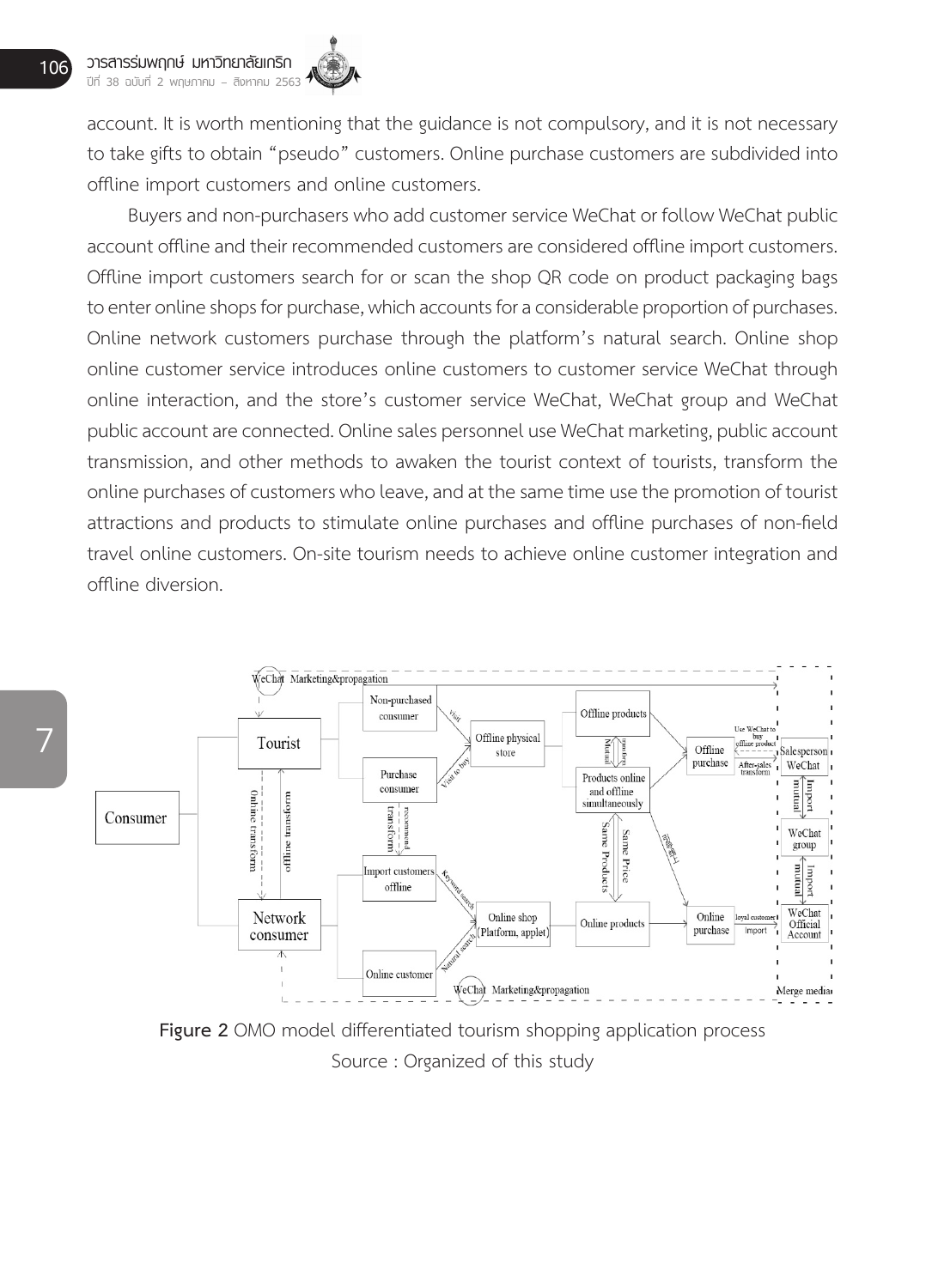#### **Differentiated application effect of OMO model for tourism shopping**

 The differentiated application of tourism shopping OMO model effectively solves the problem of the integration of tourism shopping due to consumer mobility and product demand flexibility, fully combine the conversion of offline passenger traffic to meet the needs of tourists 'instant shopping experience, add convenience for tourists' subsequent purchases. In general, the effect of differentiated application of tourism shopping OMO mode is mainly reflected in the following aspects.

**(1) Convert precise offline traffic.** The original intention of online shopping for travel shopping merchants is to transform the abundant passenger flow offline. The integration of online and offline channels integrates online and offline traffic entrances, combined with self-media tools such as WeChat, using after-sales services and logistics distribution, to effectively convert accurate offline customer traffic, and merchants can easily obtain a large number of customers Resources. Through precision marketing to drive customer repurchase and conversion of new customers, merchants do not need to spend a lot of money and time to promote the company's products, saving manpower, material resources, time and costs. The introduction of offline passenger flow solves the problem of online customer acquisition while awakening tourists' awareness with experience advantages. Tourists purchase similar products more favorably from businesses visited and purchased by them, to avoid the difficulty of consumer purchase choices caused by the homogeneity of corporate products and sales channels in pure e-commerce customer transactions.

**(2) Reconstruct customer consumption experience.** The tourism shopping OMO model reconstructs the online and offline consumer experience of customers, enabling tourists to realize a variety of shopping experiences such as offline purchase and online purchase after the offline experience. The offline experience is the basis of online traffic conversion. The products purchased online after the offline experience are personally selected by the tourist, and the product quality and experience are consistent with the offline. The online return and exchange and evaluation mechanism also urge merchants to not use this as sufficient and false publicity when selling products online, reducing the occurrence of disputes during travel shopping and the negative rate caused by return and exchange during online sales, and improving the tourist Tourism satisfaction. The online after-sales mechanism can ensure the safety and reliability of the separation of people and goods, and reduce the pressure on tourists to store and carry goods during travel and shopping. In the context of technological development, merchants can take advantage of the WeChat mini-program " Come when called, go when used" to help consumers get rid of traditional online shopping, cumbersome mobile ordering procedures, and one-click shopping.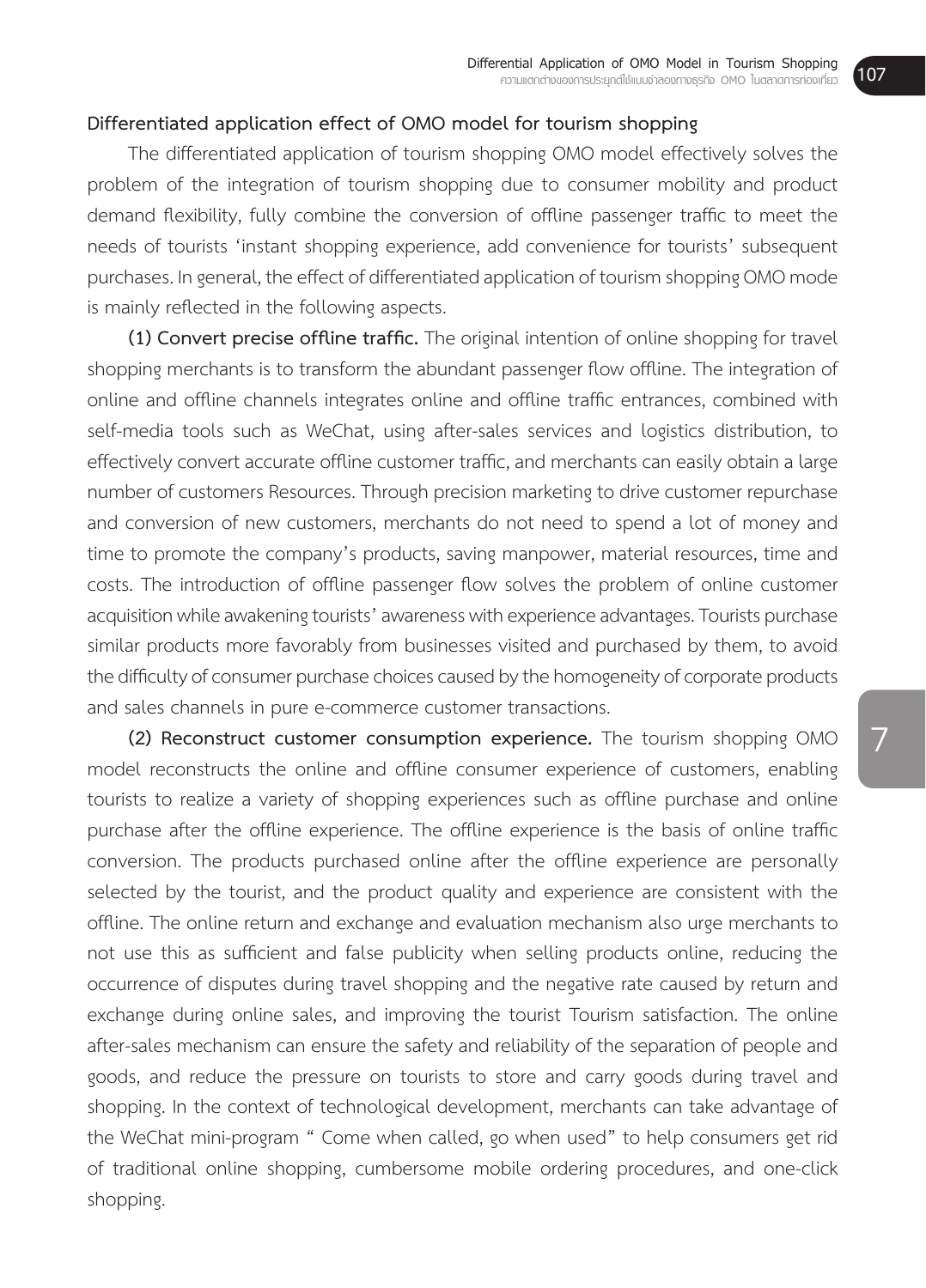**(3) Extend offline consumption scenarios.** Other factors suchas consumer spending, unpleasant experiences, and tourism budgets during the tourism process will limit tourists' spending on actual shopping. The OMO model has perfect online purchasing, promotion, and dissemination methods, bringing the offline traffic of willing tourists into the online, and transforming tourists' original one-time shopping behavior into "anytime, anywhere" purchase. Tourists often experience offline experiences, have a direct perception of products and physical stores, and have a high probability of guiding them to buy again. The OMO model uses online social tools such as WeChat to conduct online promotions based on offline purchases. Using social and recommendation methods, customers will be immersed in the scene of offline travel to generate purchase demand, extend the offline consumption scene, and increase user's sticky.

**(4) Improve sales motivation.** The key to the implementation of the OMO model is the actual implementation personnel. The implementation of personnel is not in place. No matter how good the business model is, it is just a matter of talking on paper. The way of sharing sales performance between online and offline prompts offline sales staff to actively bring offline customers online, and the introduction of rich offline traffic increases the performance of sales staff in the e-commerce department. The common performance growth has promoted the traditional sales department and the e-commerce department. Employees efficiently cooperate with online and offline sales, inventory and after-sales related tasks. This community of interests approach enables online and offline staff to cooperate spontaneously and effectively and solves the problem of the work contact mechanism so that online sales are out of the endless loop that has not been able to break through, gaining the sales effect of online and offline coordination, and improving online and offline collaboration Sales motivation.

**(5) Increase business brand recognition.** Gee, Maken & Choy (1997) researched that tourism product retail has played a role in promoting tourism regions and businesses due to product proliferation. The application of the OMO model meets the needs of omnichannel sales of travel shopping merchants, and online channels have become the main way for merchant brands to spread on the Internet. The advantage of online channel communication assists in the promotion of offline entities. The offline physical store experience reverses the introduction of loyal customers for online channels to obtain online traffic. The online and offline channels are no longer strictly distinguished, and the purchase channels are shaped by the brand of the merchant store. Store brands have become customers' unified perception of the seamless connection between online "virtual e-commerce" and offline "physical store merchants". Regardless of whether tourists are buying online or offline, the OMO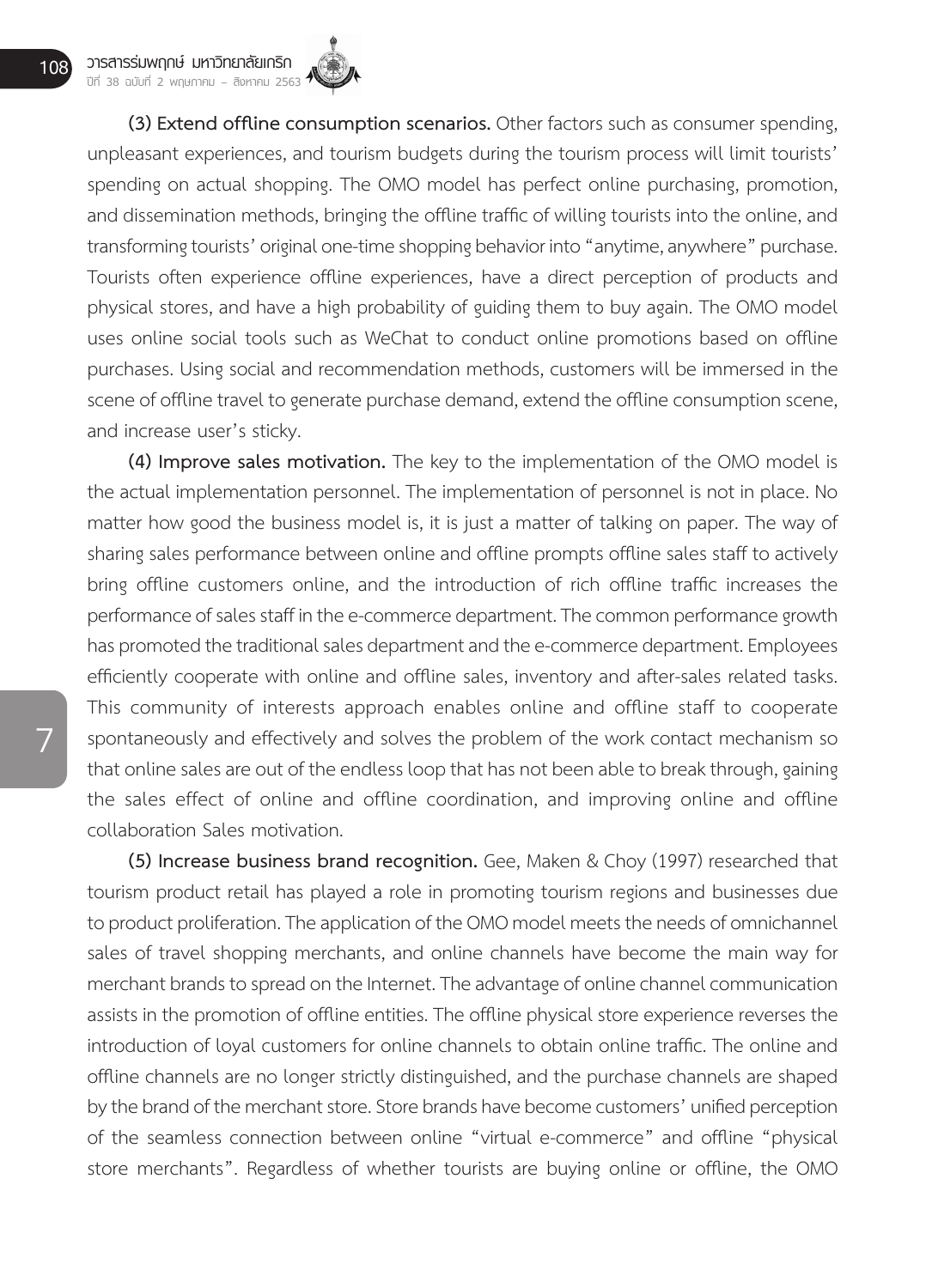model can enable them to achieve their after-sales protection through effective complaint channels such as customer service WeChat, APP or platform stores. The comprehensive after-sales service requires travel shopping merchants to improve high-quality products and services. Under the three additions of products, services, and tourist attractions, the brand influence of the merchant is more prominent.

#### **Conclusion**

The advantage of large tourist traffic in the tourist shopping market is gradually weakening with the popularity of online shopping. Tourist shopping merchants urgently need to establish online sales channels to open the online sales market and convert large offline traffic. Using the OMO model combined with the advantages of passenger flow to expand sales and open up the online and offline integrated channels of the travel shopping market seems to be an inevitable choice for travel shopping merchants. The key to the OMO model is the advantages of both online and offline integration, presenting the convenience of online purchase and offline experience to consumers simultaneously. However, the practical difficulties caused by factors such as customer mobility, product demand elasticity, information asymmetry, and consumer sentimental consumption in the travel shopping market are difficult to integrate into the OMO model. Tourist shopping merchants must combine the actual market conditions to distinguish difficult factors that are difficult to integrate and ensure the application of the OMO model of tourist shopping with online and offline differentiated integration.

 The differentiated and integrated OMO model uses Internet tools to enable the travel shopping market to extend online sales channels, extend offline consumption scenarios, transform offline and accurate customer traffic, integrate the convenience and experience of online and offline consumption, and increase merchant brand recognition and Improving the sales force's work motivation and other effects, and effectively taking advantage of the convenience and speed of online channels and offline consumer experience and traffic can effectively improve the sales performance of travel shopping retailers.

#### **References**

- Andrea Chang. (2010).*Retailers Fuse Stores with E-commerce.* (February 13, 2013)Retrieved Fromhttps://www.tuscaloosanews.com/business/20100627/retailers-fuse-stores-withe-commerce.
- Chen, X.Y. (2010). Goods management in the development of enterprise e-commerce channels. *China Business & Trade*, 23, 85-86.
- Dou, K. (2017). How to integrate marketing channels in the e-commerce era. Foreign Investment *in China,* 9, 86-88.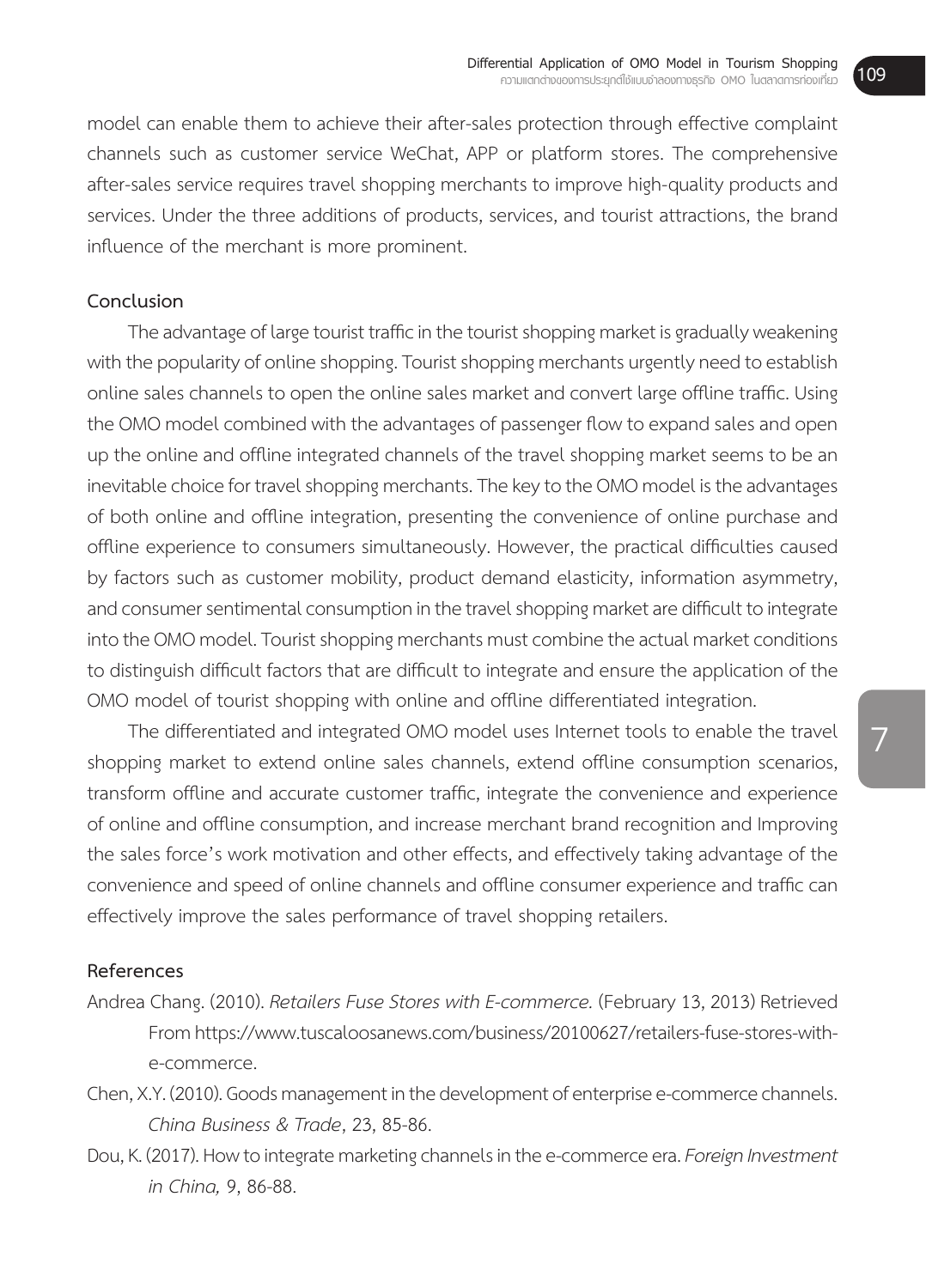7

Fu. B. (2019). Reflections on the OMO Business Model in the Age of the Internet Economy. *Reformation & Strategy,* 35(7), 75-83. DOI:10.16331/j.cnki.issn1002-736x.2019.07.010

Gee, C.Y. Maken, J.C & Chov, D.J. (1997). *The travel industry*. New York: Van Nostrand Reinhold.

- Guo, Y, Wang, K. & Chen, G.H. (2015). Research on Traditional Retalier's Transformation and Upgrading Base on Online and Offline Integration. *Chinese Journal of Management Science,* 23(S1), 726-731.
- Jonathan Nelson. (2013). *One Screen to Rule Them All.* (February 13, 2013) Retrieved from https://www.adweek.com/brand-marketing/voice-one-screen-rule-them-all-147137/.
- Law, R. & Au, N. (2000). Relationship modeling in tourism shopping: a decision rules induction approach. *Tourism Management,* 21(3), 241-249.
- Li, J.F. (2013). *The use of social media in product marketing*. The School of Communication at Jiangxi Normal University, Nanchang in China.
- Li, K.F. (2018). Speeding towards the OMO era. *Journal of Manager,* 2, 144-146.
- Li, X.Y. & Zhang, L.P. (2009). Thoughts on the integrity of tourism shopping. *Journal of Wuhan Commercial Service College,* 23(03), 37-38.
- Nie, H.G. (2003). Tourist Consumption Psychology and Tourist Product Development. *Journal of Guizhou College of Finance and Economics*, 1, 65-67.
- Pan,Y. (2017). Research on the Operating Model of Chain Retail Enterprises Based on O2O Model. *Mall Modernization Journal*,23,24-25. DOI:10.14013/j.cnki.scxdh.2017.23.014.
- Shi, M.Y. (2005). A Study on Shopping Behaviors of Tourists. *Tourism Tribune*, 5, 70-75.
- Shi, P. & Long, Y. (2018). Service Quality Decision-making in Tourism O2O Supply Chains Considering Service Costs-Sharing. *Tourism Tribune*, 33(11), 87-97. DOI:10.3969/j. issn.1002-5006.2018.11.015.
- Shi, Y.F. & Zhang, H. (2016). Reflections on the OMO Business Model in the Age of the Internet Economy. *Journal of Commercial Economics*, 13, 7-10.
- Sun, Y.N. (2018). Game Analysis of O2O Model in Tourism Shopping. *E-Business Journal*, 4, 9-10. DOI:10.14011/j.cnki.dzsw.2018.04.005.
- Wang, X.H. & Zhang, Q.L. (2013). Research on Online and Offline Marketing Synergy of Multichannel Retailers—Case Study on Suning. *Journal of Business Economics,* 9, 37-47. DOI:10.14134/j.cnki.cn33-1336/f.2013.09.010.
- Xia, Q.H. & Feng, Y. (2016). The Conflict and Coordination of Traditional Retailing Enterprises about Online and Offline Dual Business Model Innovation—In the Case of Suningyun. *Economy and Management,* 30(01), 64-70.